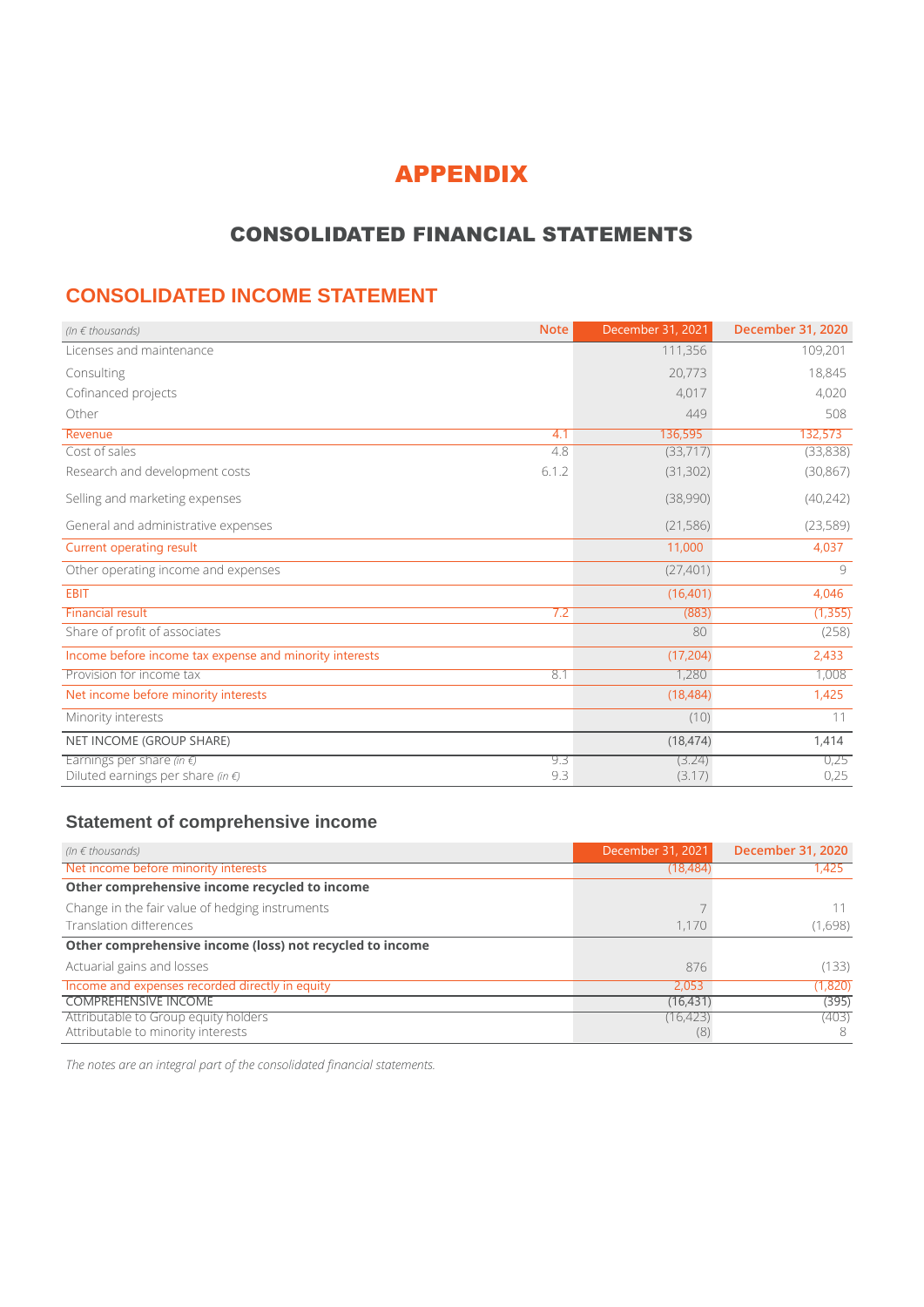# **CONSOLIDATED BALANCE SHEET**

| (In $\epsilon$ thousands)                                     | <b>Note</b> | December 31, 2021 | December 31, 2020 |
|---------------------------------------------------------------|-------------|-------------------|-------------------|
| Assets                                                        |             |                   |                   |
| Non-current assets                                            |             | 125,828           | 145,297           |
| Goodwill                                                      | 3.2         | 41,381            | 41,002            |
| Intangible assets                                             | 6.1         | 41,042            | 63,424            |
| Property, plant and equipment                                 | 6.2         | 4,184             | 4,696             |
| Rights-of-use assets                                          | 4.7         | 16,616            | 17,742            |
| Investment in associates                                      |             | 883               | 728               |
| Deferred tax assets                                           | 8.2         | 18,391            | 14,685            |
| Other non-current assets                                      | 10.1.1      | 3,102             | 3,014             |
| Cash-flow hedging instruments                                 | 7.1.4       | 229               | 6                 |
| <b>Current assets</b>                                         |             | 75,186            | 71,062            |
| Trade receivables                                             | 4.2         | 35,548            | 33,486            |
| Other current receivables                                     | 10.1.2      | 6,371             | 11,912            |
| Prepaid expenses                                              | 10.1.3      | 2,948             | 3,198             |
| Cash and cash equivalents                                     | 7.1.3       | 30,319            | 22,466            |
| <b>TOTAL ASSETS</b>                                           |             | 201,014           | 216,359           |
| Liabilities                                                   |             |                   |                   |
| Equity                                                        |             | 72,623            | 87,861            |
| <b>Equity (Group share)</b>                                   | 9.1         | 72,537            | 87,779            |
| Capital                                                       |             | 18,192            | 18,110            |
| Additional paid-in capital                                    |             | 26,986            | 26,280            |
| Reserves and retained earnings                                |             | 45,256            | 42,477            |
| Net income (loss)                                             |             | (18, 474)         | 1,414             |
| Translation differences                                       |             | 577               | (502)             |
| <b>Minority interests</b>                                     |             | 86                | 82                |
| Non-current liabilities                                       |             | 55,586            | 63,737            |
| Long term share of financial debt                             | 7.1.2       | 33,832            | 39,264            |
| Non-current lease obligation                                  | 4.7         | 11,818            | 12,324            |
| Provision for employee benefits                               | 5.3         | 9,124             | 11,474            |
| Deferred tax liabilities                                      | 8.2         |                   |                   |
| Cash-flow hedging instruments                                 | 7.1.4       | $\overline{4}$    | 14                |
| Other long term debt and provisions                           | 10.2.2      | 808               | 661               |
| <b>Current liabilities</b>                                    |             | 72,805            | 64,761            |
| Short-term share of financial debt                            | 7.1.2       | 8,954             | 8,148             |
| Current lease obligation                                      | 4.7         | 4,552             | 5,184             |
| Trade payables                                                |             | 5,288             | 6,655             |
| Accrued compensation; taxes and others short-term liabilities | 10.2.1      | 26,609            | 22,754            |
| Current provisions                                            | 10.2.2      | 7,129             | 1,624             |
| Contract liabilities                                          | 4.3         | 20,273            | 20,396            |
| <b>TOTAL LIABILITIES</b>                                      |             | 201,014           | 216,359           |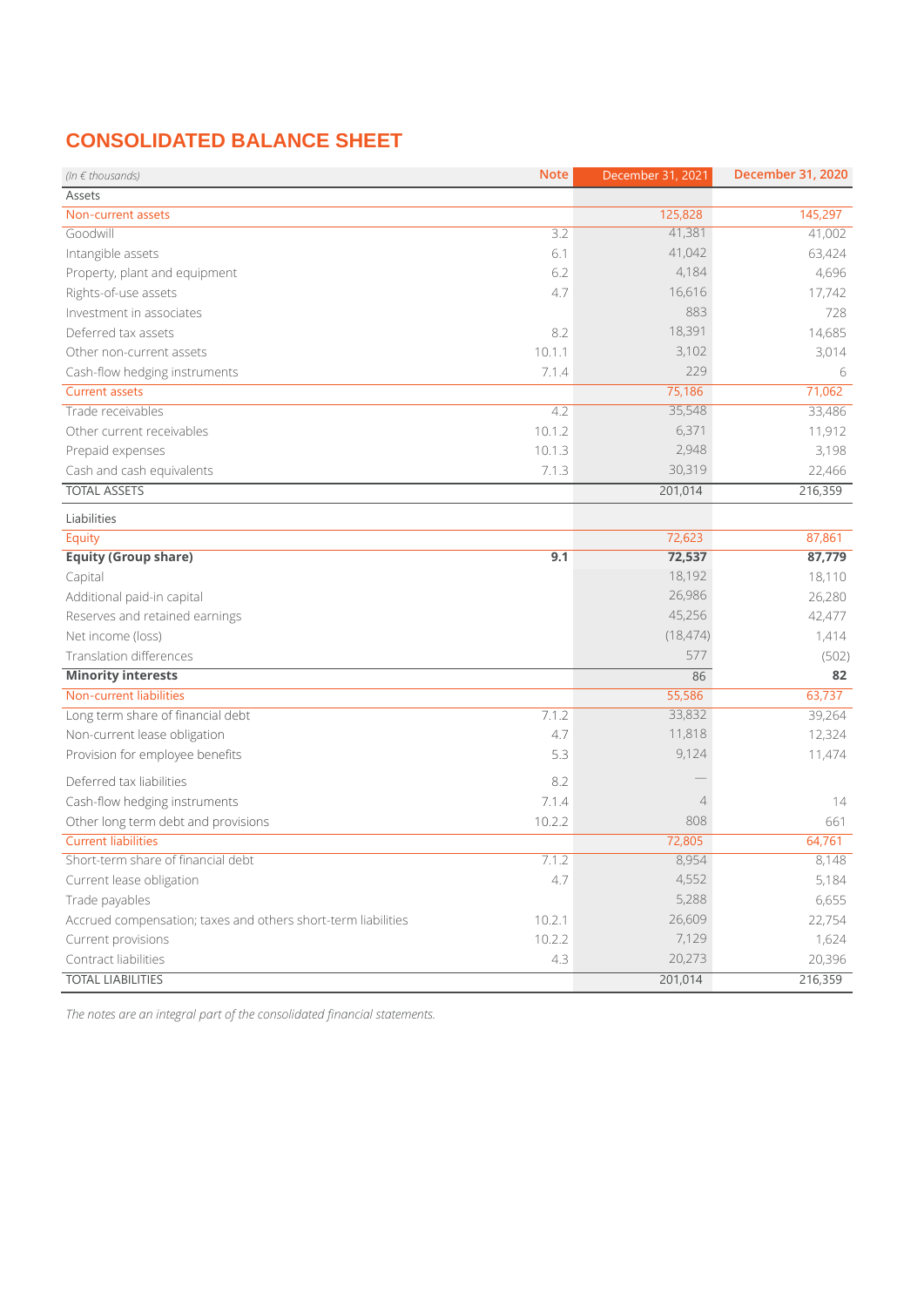## **CONSOLIDATED STATEMENT OF CHANGES IN EQUITY**

|                                                      | Number of |         | paid-in | Net income,<br>Additional reserves and | retained Translation | <b>Equity</b><br>attributable<br>to parent<br>company | <b>Minority</b> | <b>Total</b>   |
|------------------------------------------------------|-----------|---------|---------|----------------------------------------|----------------------|-------------------------------------------------------|-----------------|----------------|
| (In $\epsilon$ thousands except number of shares)    | shares    | Capital | capital | earnings                               | differences          | owners                                                | interests       | <b>Equity</b>  |
| At December 31, 2019                                 | 6,018,492 | 18,055  | 25,833  | 41,039                                 | 987                  | 85,912                                                | 71              | 85,983         |
| Change in fair value of hedging<br>instruments       |           |         |         | 11                                     |                      | 11                                                    |                 | 11             |
| <b>Translation differences</b>                       |           |         |         |                                        | (1,695)              | (1,695)                                               | (3)             | (1,698)        |
| Actuarial gains and losses                           |           |         |         | (133)                                  |                      | (133)                                                 | $\circ$         | (133)          |
| Income and expenses recognized<br>directly in equity |           |         |         | (122)                                  | (1,695)              | (1, 817)                                              | (3)             | (1,820)        |
| Net income                                           |           |         |         | 1,414                                  |                      | 1,414                                                 | 11              | 1,425          |
| Comprehensive income                                 |           |         |         | 1,292                                  | (1,695)              | (403)                                                 | 8               | (395)          |
| Proceeds from issue of shares                        | 18,100    | 54      | 447     | 25                                     |                      | 526                                                   |                 | 526            |
| Treasury shares                                      |           |         |         | 33                                     |                      | 33                                                    |                 | 33             |
| Share-based payments                                 |           |         |         | 783                                    |                      | 783                                                   |                 | 783            |
| Transactions with non-controlling interests          |           |         |         |                                        |                      |                                                       |                 |                |
| Other movements                                      |           |         |         | 722                                    | 206                  | 928                                                   | 3               | 931            |
| At December 31, 2020                                 | 6,036,592 | 18,109  | 26,280  | 43,894                                 | (502)                | 87,779                                                | 82              | 87,861         |
| Change in fair value of hedging<br>Instruments       |           |         |         | 7                                      |                      | $\overline{7}$                                        |                 | $\overline{7}$ |
| Translation differences                              |           |         |         |                                        | 1,167                | 1,167                                                 | 3               | 1,170          |
| Actuarial gains and losses                           |           |         |         | 877                                    |                      | 877                                                   | (1)             | 876            |
| Income and expenses recognized<br>directly in equity |           |         |         | 884                                    | 1,167                | 2,051                                                 | $\overline{2}$  | 2,053          |
| Net income                                           |           |         |         | (18, 474)                              |                      | (18, 474)                                             | (10)            | (18, 484)      |
| Comprehensive income                                 |           |         |         | (17, 590)                              | 1,167                | (16, 423)                                             | (8)             | (16, 431)      |
| Proceeds from issue of shares                        | 27,549    | 83      | 705     |                                        |                      | 788                                                   |                 | 788            |
| Treasury shares                                      |           |         |         | (84)                                   |                      | (84)                                                  |                 | (84)           |
| Share-based payments                                 |           |         |         | 681                                    |                      | 681                                                   |                 | 681            |
| Transactions with non-controlling interests          |           |         |         | (150)                                  | (51)                 | (201)                                                 | 12              | (189)          |
| Other movements                                      |           |         |         | 35                                     | (38)                 | (3)                                                   |                 | (3)            |
| At December 31, 2021                                 | 6,064,141 | 18,192  | 26,985  | 26,786                                 | 576                  | 72,537                                                | 86              | 72,623         |